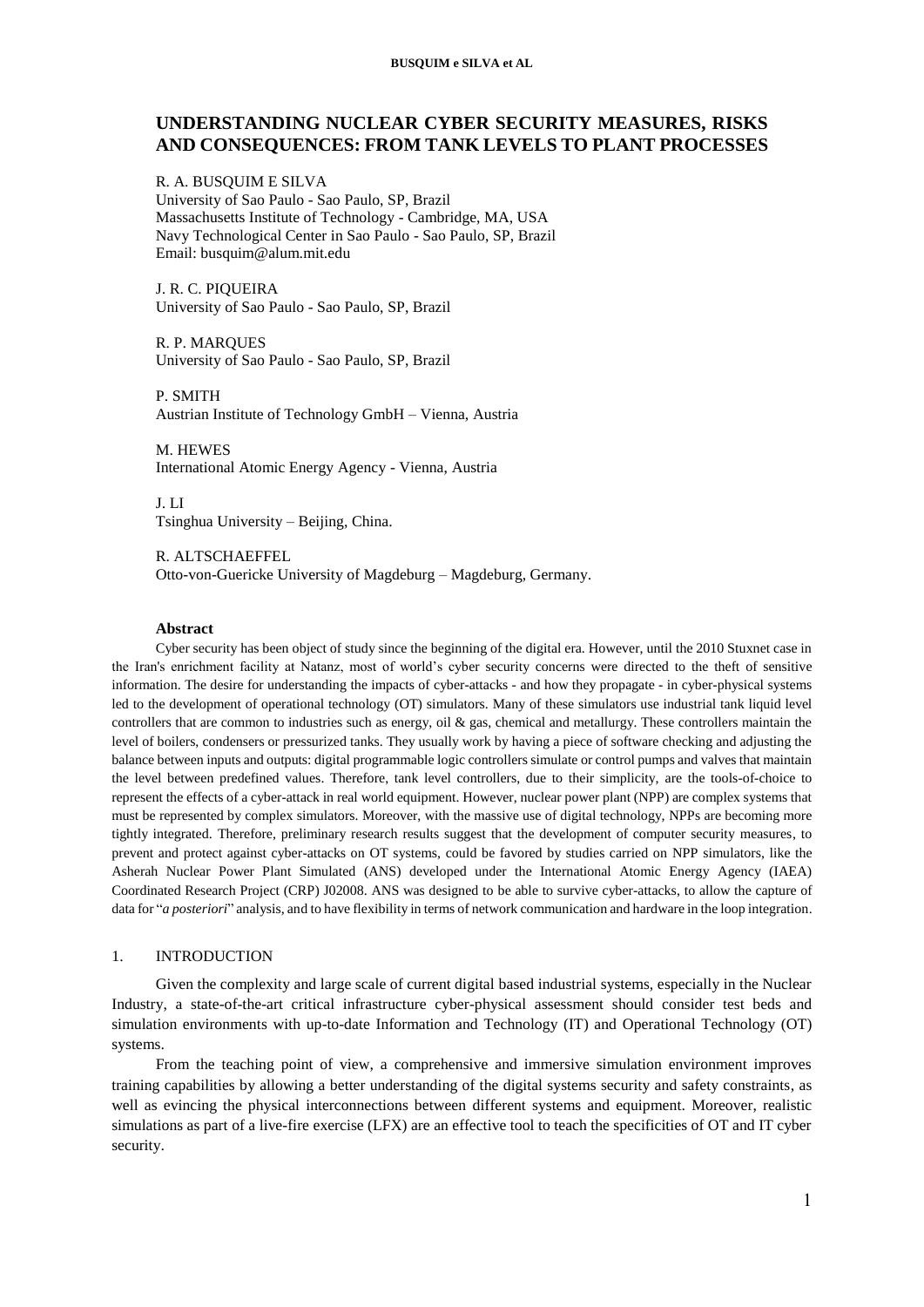After the Iran enrichment facility cyber-attack [1-3], many digital specialists - and countries – started focusing their attention in real world cyber-physical systems that may be the subject of sabotage. Following this trend, especially in the last few years, cyber defence exercises and training courses started using simplified (sometimes improvised) test beds with IT and OT equipment. Cyber-physical systems are integration of computation and physical processes where computers and feedback loops, connected by digital networks, monitor and control the behaviour of real world processes.

Tanks and tank level controllers are very common to industries such as energy, oil & gas, chemical and metallurgical. Programmable Logic Controllers (PLC) employed in such systems regulate and maintain the level of boilers, condensers or pressurized tanks within operational limits. They usually work by having a piece of software implementing algorithms that check and adjust the balance between inputs and outputs, for example by driving pumps and operating valves that maintain the level between predefined values. Given their widespread use and their simplicity, tank level simulators are commonly the tool-of-choice to illustrate the effects of cyberattacks in real world equipment.

Within this context, Nuclear Power Plants (NPP) are the most emblematic example of a critical infrastructure cyber-target. NPPs consist of several complex industrial processes with a large number of information technology and automation systems, implementing process control, safety and security functions. In addition, the consequences of a NPP accident can range from financial loss due to sabotage or sensitive information theft, to equipment damage or even the release of radiological material and environment contamination. Therefore, NPPs, more than any other critical infrastructure facilities, are accountable to extremely rigid safety and reliability requirements that demand redundancy, diversity, and long lifecycles.

A Coordinated Research Project (CRP) was proposed in 2016 by the International Atomic Energy Agency (IAEA) and counts with seventeen institutions from thirteen countries. The CRP, entitled *Enhancing Computer Security Incident Response Analysis at Nuclear Facilities* (J02008), is the first coordinated project proposed by the IAEA on computer security [4]. In view of the presented above, University of Sao Paulo (USP), under CRP J02008, developed a hardware-in-the-loop (HIL) simulator, the Asherah NPP Simulator (ANS), suitable for digital research, cyber security assessment and computer security measures development. The ANS, compared to a standard tank level controller test bed, allows a much better understanding of the consequences of a cyber-attack, including the impact on the facility in physical terms.

Also, under the CRP J02008, a control room human-machine-interface (HMI) was developed by Tsinghua University and integrated with the ANS. This HMI adds the operator perspective to security research and assessment as well as to training exercises. Other institutes, like the Austrian Institute of Technology (AIT) and the Otto-von-Guericke University of Magdeburg, have been integrating the ANS within HIL test beds and developing anomaly detection tools using the ANS.

#### 2. SECURITY SAFETY INTERFACE

Safety issues linked with instrumentation and control (I&C) systems have historically been the subject of much attention by the nuclear industry (see for instance [5]). Safety is directed at preventing accidents at NPPs or other nuclear facilities. Security, on the other hand, is aimed at preventing intentional acts against the normal nuclear facility operation or that may result in theft of nuclear material. In the last decade, cyber security added new dimensions to the problem, but approaches were usually biased to information theft and IT systems and equipment. With the Stuxnet cyber-attack, more attention was given to the link between cyber threats and I&C systems and eventual safety impacts.

Although much effort has been made to guarantee the safety of digital I&C systems, cyber threats pose new safety challenges for which current approaches and postulated principles may not be effective. For instance:

Compromised I&C system behaviour may be very different from that of faulty systems in the sense that they may present unexpected functionalities instead of mere functionality loss. A set of systems could even act in conjunction with the objective of maximizing damage while preventing mitigation actions by other systems.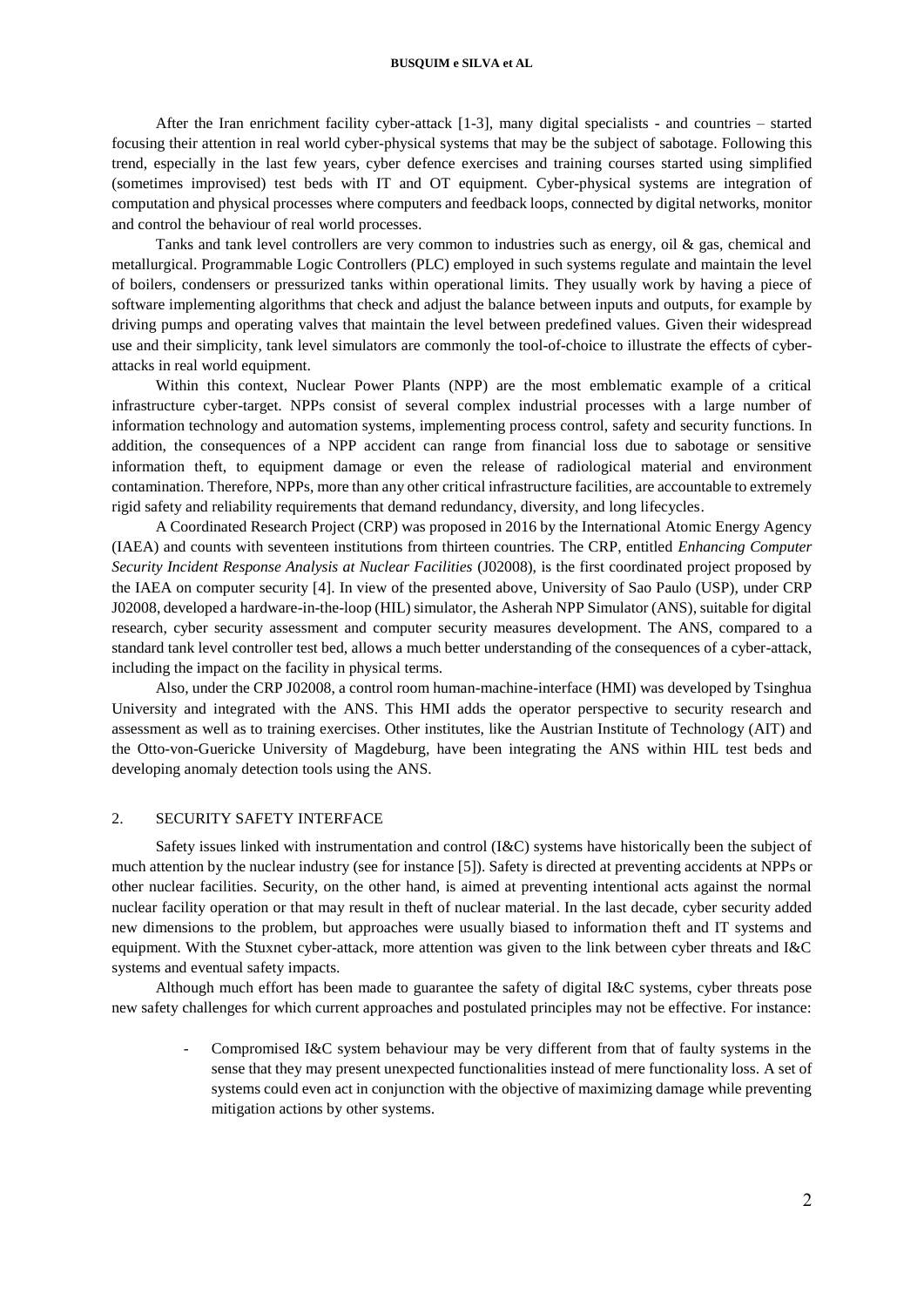- A single attack can affect multiple systems and provoke many simultaneous effects, so system resilience to single failures may not provide an effective defence.
- Evaluation tools commonly employed in safety assessments like Probabilistic Risk Assessment (PRA) may not be adequate to cyber threats, given their intentional characteristic and planning.
- Functional independence may not increase safety if the independent systems present similar vulnerabilities and exposure levels.

On the other hand, security measures like regular software updates, deployment of firewalls, etc. may have safety impacts, by degrading I&C systems functionality or increasing overall complexity. A key point in understanding this more complex context is that when dealing with I&C systems, the safety/security interface involves the physical behaviour of the plant and related equipment, evincing the need for tools capable of taking this characteristic into account.

### 3. FACILITY IMPACT ASSESSMENT

The physical behaviour of a NPP is rather complex and involves a large number of variables dynamically coupled. Moreover, the control system implements several feedback loops in order to regulate the process that increase the coupling and add to the general system complexity.

In order to reproduce the plant behaviour and assess facility impact after a cyber-attack, computer simulation of dynamic models of the plant and controllers is arguably the best tool currently available.

### **3.1 From tank levels to functions**

The ANS model is based on the 2,772 MWt Babcock & Wilcox (B&W) design pressurized water reactor (PWR) implemented using Matlab/Simulink. The ANS simulates the nuclear processes and thermohydraulic relations in the plant along with the control system dynamics and it is the heart of a comprehensive HIL simulation environment. The ANS was used for the first time as a training tool during the *Second Brazilian Cyber Guardian Exercise* (EGC 2.0) event in July 2019 in Brasília, Brazil. It was also employed later in 2019, during the *International Training Course (ITC) on Protecting Computer-based Systems in Nuclear Security Regime* (Daejeon, Republic of Korea, November 2019).

The systems requirements for implementation of the lumped parameters PWR simulator and the inexpensive HIL test bed for cyber security assessment included the use of standard OT and IT systems. The key communications protocols are Modbus TCP/IP and OPC Unified Architecture (OPC UA) providing the necessary infrastructure for interoperability across the test beds (machine-to-machine, machine-to-enterprise and everything in-between).

Even well-established analog legacy plants have recently been including digital systems. This is a trend associated with the license extension for older plants and the unavailability of replacement parts. These new systems need to be well-suited to face cyber security challenges.

In order to improve its flexibility and facilitate its use in different situations with diverse configurations, the Asherah test bed (ATB) was designed to allow the incorporation of physical equipment with the same functionalities as that of their simulated counterparts. This is done by the use of analog/digital electrical interfaces or through network communication over Ethernet. It is noticed that a simulated controller replacement by its real counterpart requires the correct reconfiguration of the interface responsible for analog and digital inputs and outputs.

The simulation of a complex NPP for cyber-security assessment, including all security levels – or at least security levels 2 to 5 - allows a deeper understanding of the interconnection between the non-nuclear and other non-safety critical systems based on IT and the nuclear OT network.

# **3.2 Further integration**

Adequate NPP operation requires the whole plant and the control system to function properly. Therefore, a HIL test bed implementation of any of the control subsystems in physical devices requires simultaneous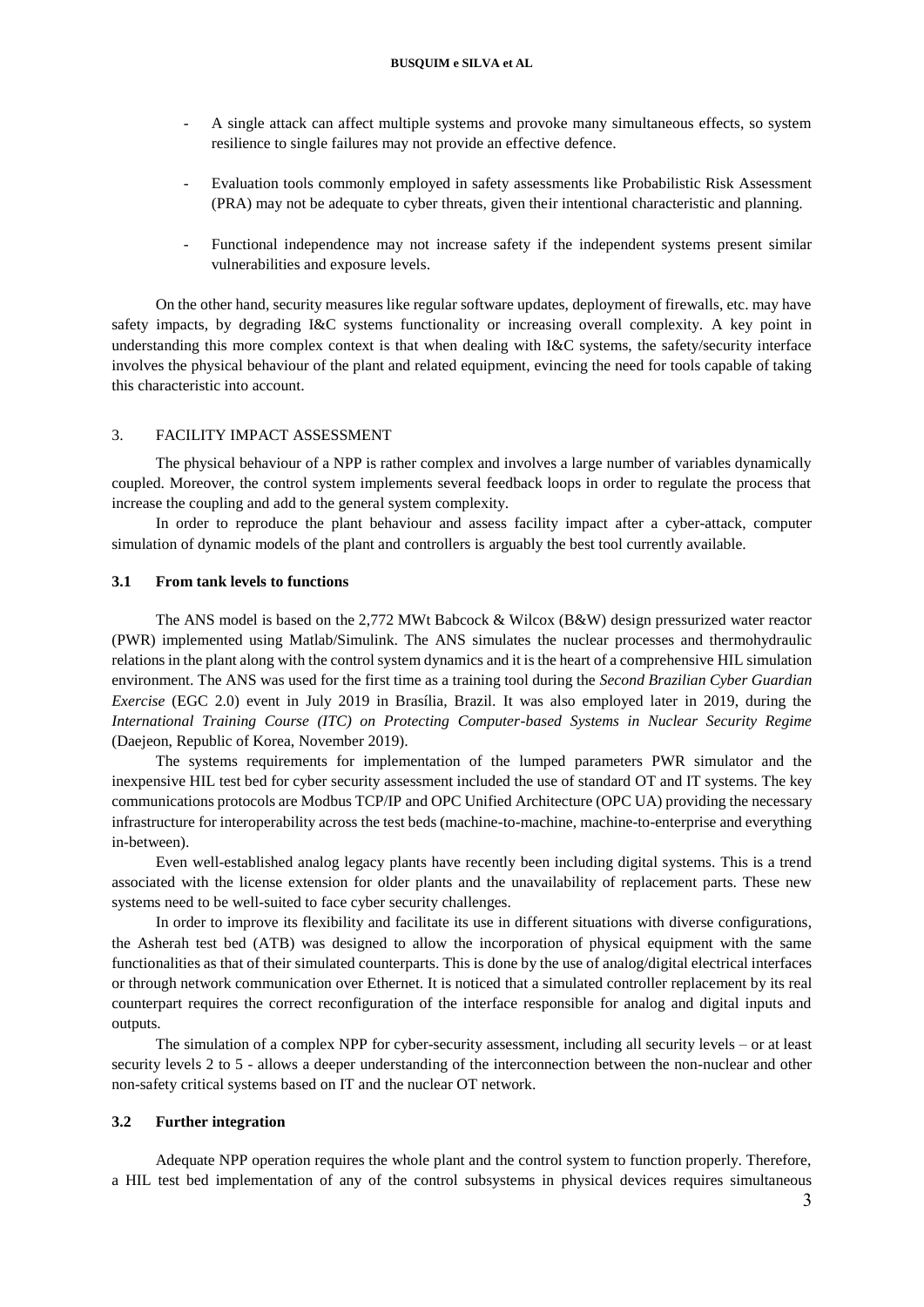simulation of related control subsystems that may require information exchanges and plant processes that present coupled dynamics. Therefore, to adequately reproduce functional and facility impacts of an OT cyber-attack, the NPP primary, secondary and tertiary loops must be integrated in a model comprising different degrees of complexity, depending on each modelled subsystem relevance to the system as a whole. The implementation of the NPP subsystems independently would lead to the loss of significant information related to plant behaviour and operation, so relatively complex simulators are required for proper NPP simulation.

ANS research activities are based on the premise that currently available simulators which were not designed for cyber-attacks would not survive or provide accurate results of the effects arising from simulated cyber-attacks; would not have the capability of properly capturing the data in the volume an rate needed for intensive computer security forensics and analysis; and would not allow realistic hardware and software integration for testing purposes.

Figure 1 presents the ATB architecture with both electrical and network interfaces. Notice that communication is performed in different channels: one for process information (PROC I/O INTERFACE) and another for controller information exchange (CTRL DATA INTERFACE).



*Figure 1 – ATB Architecture*

Figure 2 presents the overall I&C layers and defence in-depth levels as related to the project platform (i.e. the ATB) in its current configuration. As research progresses, this context diagram is expected to suffer changes or updates.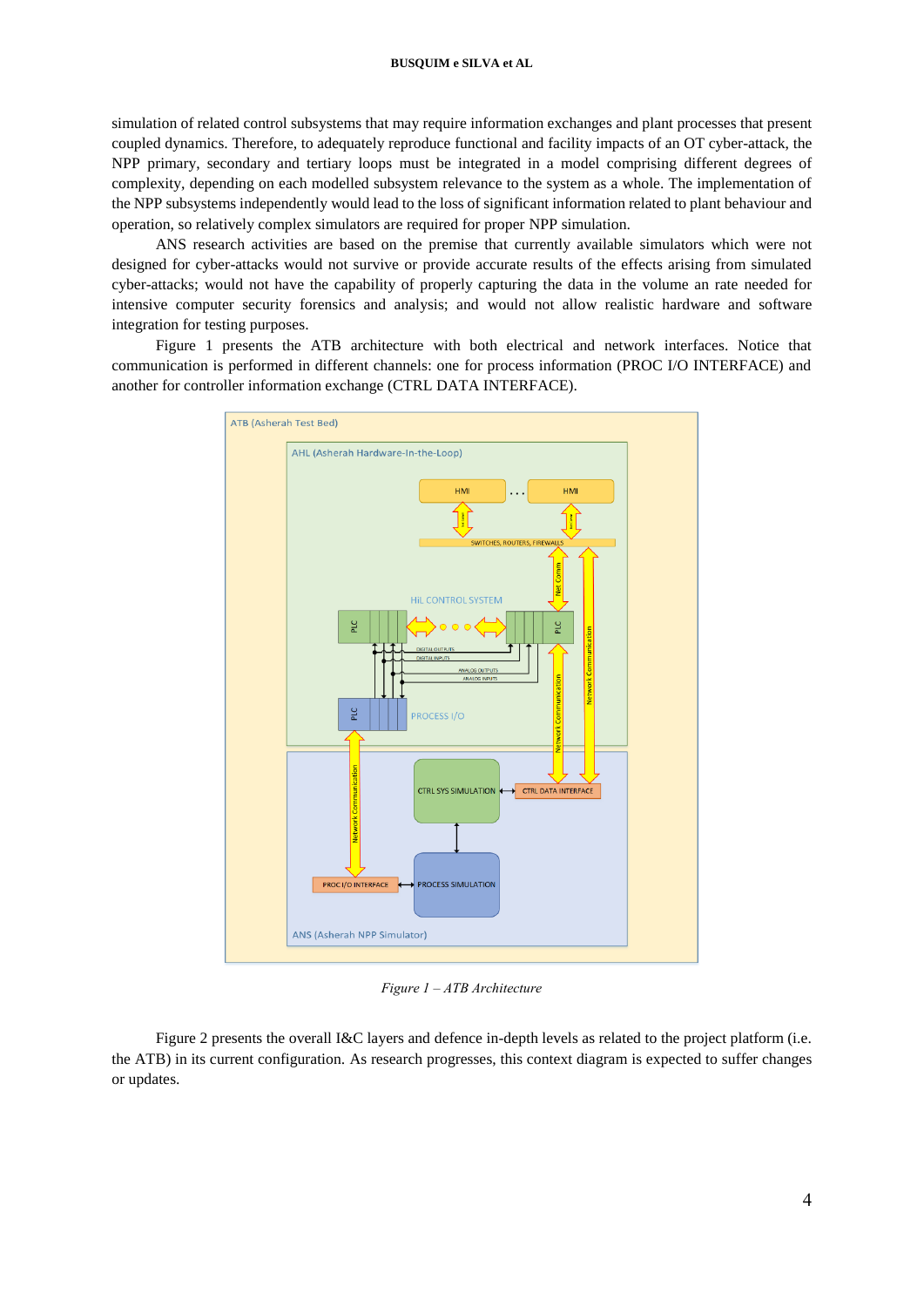

*Figure 2 – I&C Defense in Depth*

## 4. A SIMPLE APPLICATION EXAMPLE

In a typical PWR facility, like the one simulated in ANS, the reactor-generated heat is transferred from the primary loop to the secondary loop by the steam generators. The generated steam in the secondary loop is fed to the turbine, condensed in the condenser and refed to the steam generators. Condensing is performed by heat exchange with cooling water circulating in the condenser hull. The cooling water is circulated by a pump, referred as Condensate Cooling Pump (CCP).

During normal operation, this pump operates at rated speed (100%). A cyber-attack causes the CCP to shut down. Attack specifics like scenario/threat modelling are not considered here, the main interest being the immediate attack physical consequences and facility impact.

Normally this event would cause the Reactor Protection System (RPS) to shut down the reactor and initiate the Engineered Safety Functions (ESF) to extract the reactor residual heat. For the sake of illustration, two cases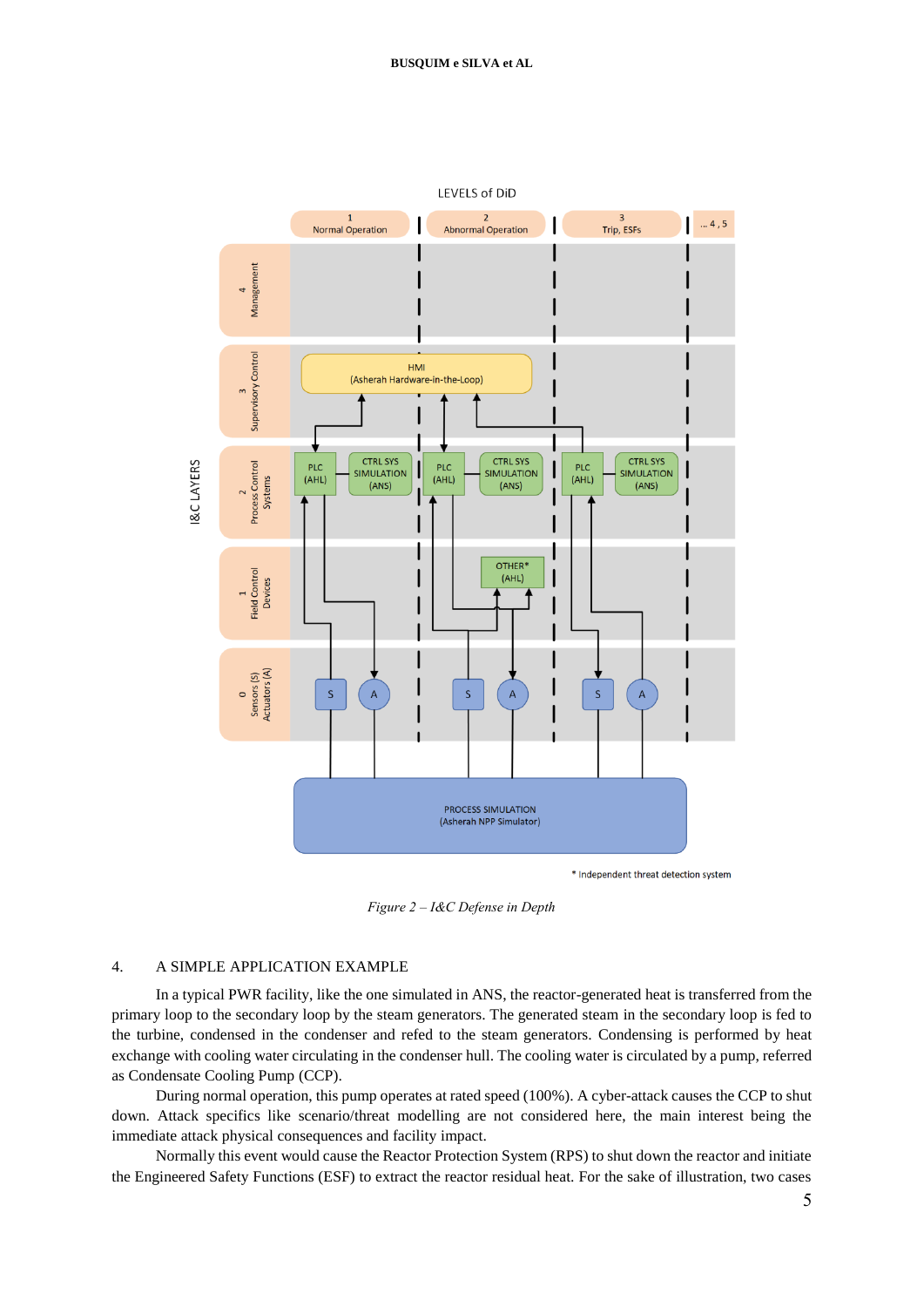are considered in the following figures: (a) without RPS actuation (red dashed lines) and (b) with RPS actuation (blue continuous lines).

For case (a) – red dashed lines, the sequence of events is as follows (all signals expressed in percentage of their rated values in the figures). Notice that the signals are not affected by the initiating event only, but also by the plant coupled dynamics and especially by the control system actuation, trying to maintain the plant normal operation parameters.

- i) CCP shuts down at time *t* (see Figure 3).
- ii) The heat extraction at the condenser ceases, increasing the hull pressure (see Figure 4).
- iii) Steam expansion at the condenser discharges the condensate, decreasing the condensate level (see Figure 5). The condenser level control system reduces liquid extraction in order to try to maintain the condensate level.
- iv) Turbine power generation ceases (see Figure 6). This is due to the pressure increase in the turbine outlet, propagated from the condenser.
- v) Steam generator pressure increases, due to lack of heat extraction at the condenser (see Figure 7).
- vi) Insufficient heat extraction at the condenser increases reactor temperature (see Figure 8). The reactor power control system extracts the control rods in order to try to maintain the reactor temperature within limits.
- vii) Reactor power is maintained at least initially (see Figure 9), but since there is no heat extraction, despite the process control system actuation, the plant will eventually reach unsafe conditions.

For case (b) – blue continuous lines, the sequence of events is as follows (all signals expressed in percentage of their rated values in the figures).

- i) CCP shuts down at time *t* (see Figure 3).
- ii) The heat extraction at the condenser ceases, increasing the hull pressure (see Figure 4).
- iii) Overpressure at the condenser activates the RPS at *t* + 2.8s (see the gray marker line in the figures), shutting down the reactor (see Figure 9).
- iv) Reactor temperature decreases due to RPS actuation (see Figure 8).
- v) Condenser pressure is eventually maintained within limits (see Figure 4).
- vi) Condenser level decreases, but will eventually stabilize (see Figure 5).
- vii) Turbine power production ceases, due to reactor shutdown (see Figure 6).
- viii) Steam generator pressure is maintained within limits (see Figure 7).



*Figure 3 – CCP speed (the pump shuts down at time t)*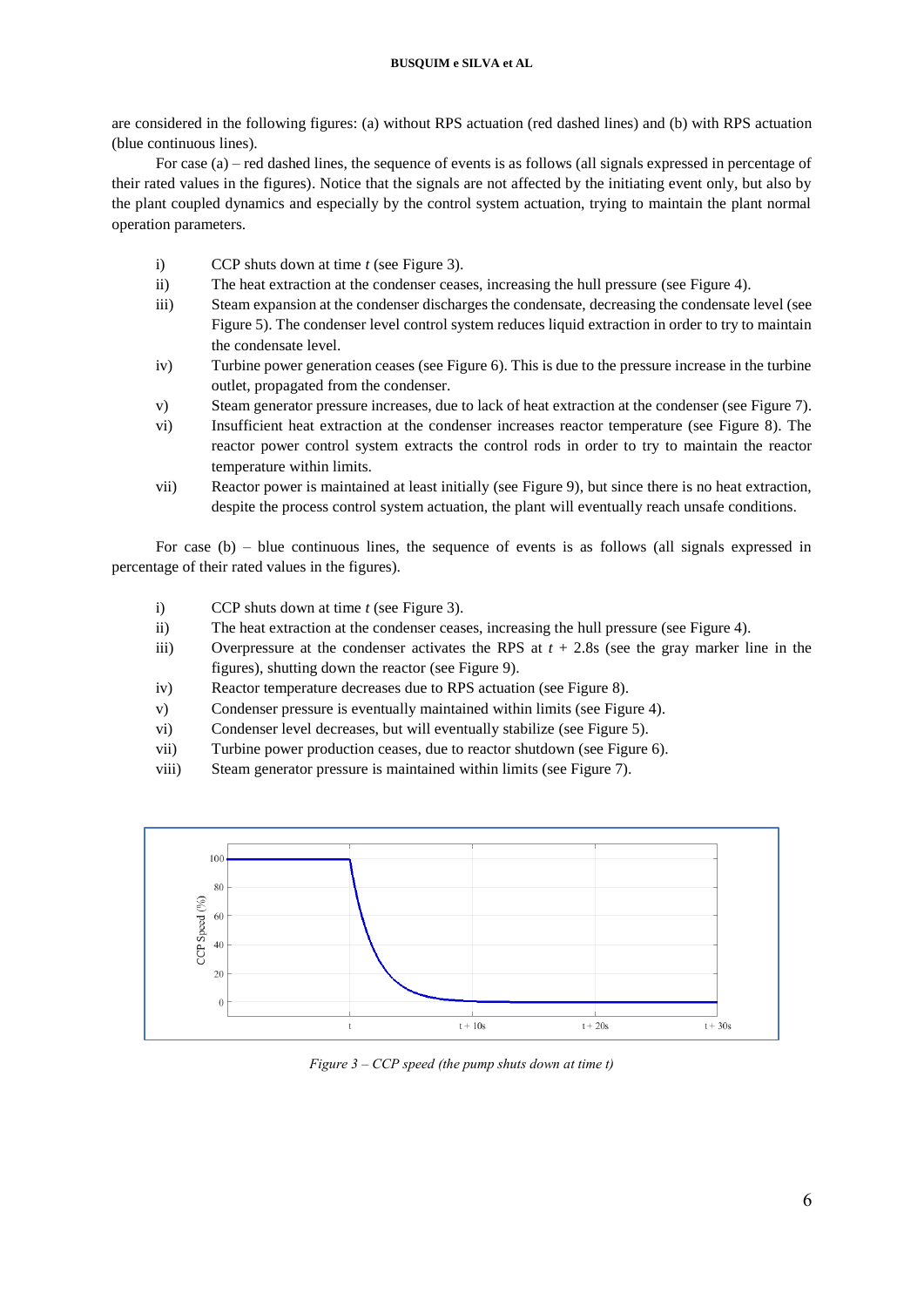

*Figure 4 – Condenser pressure*



*Figure 5 – Condenser level*



*Figure 6 – Turbine power*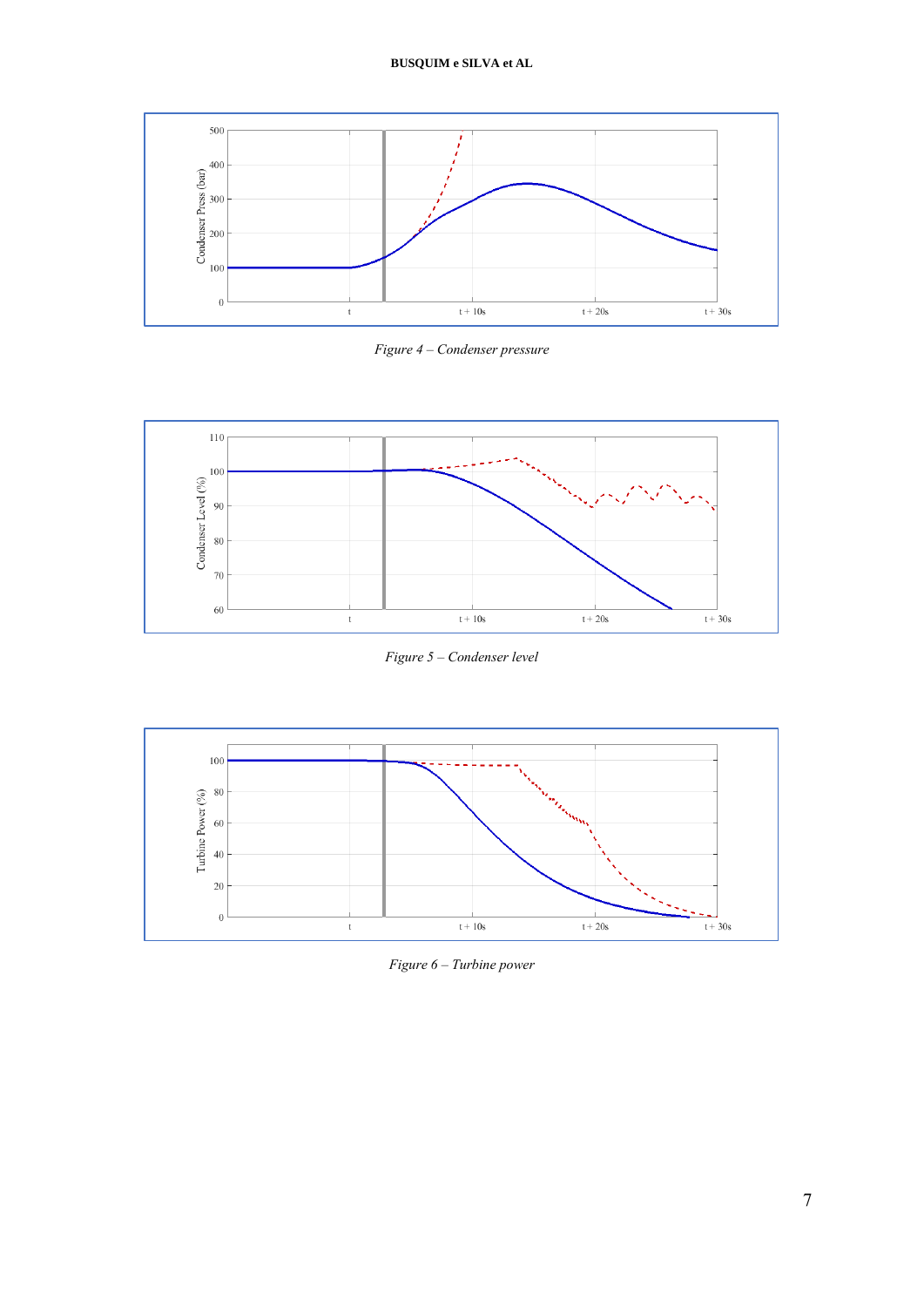

*Figure 7 – Steam generator pressure (steam pressure at secondary side)*



*Figure 8 – Reactor average temperature*



*Figure 9 – Reactor power*

### 5. CONCLUSION

ANS is still under development, but preliminary versions have already been used successfully in two training exercises. In addition, it has been shown by a simple application example how a cyber threat on I&C systems can affect system safety. This interaction is rather complex and involves the plant physical behaviour, control system actuation and dynamic couplings. Simulators, especially in a test bed environment as the ANS described here, are invaluable tools for cyber-security assessments, training and research. Compared with simple tank level setups such tools provide a much richer training experience, bridging the gap between operators with